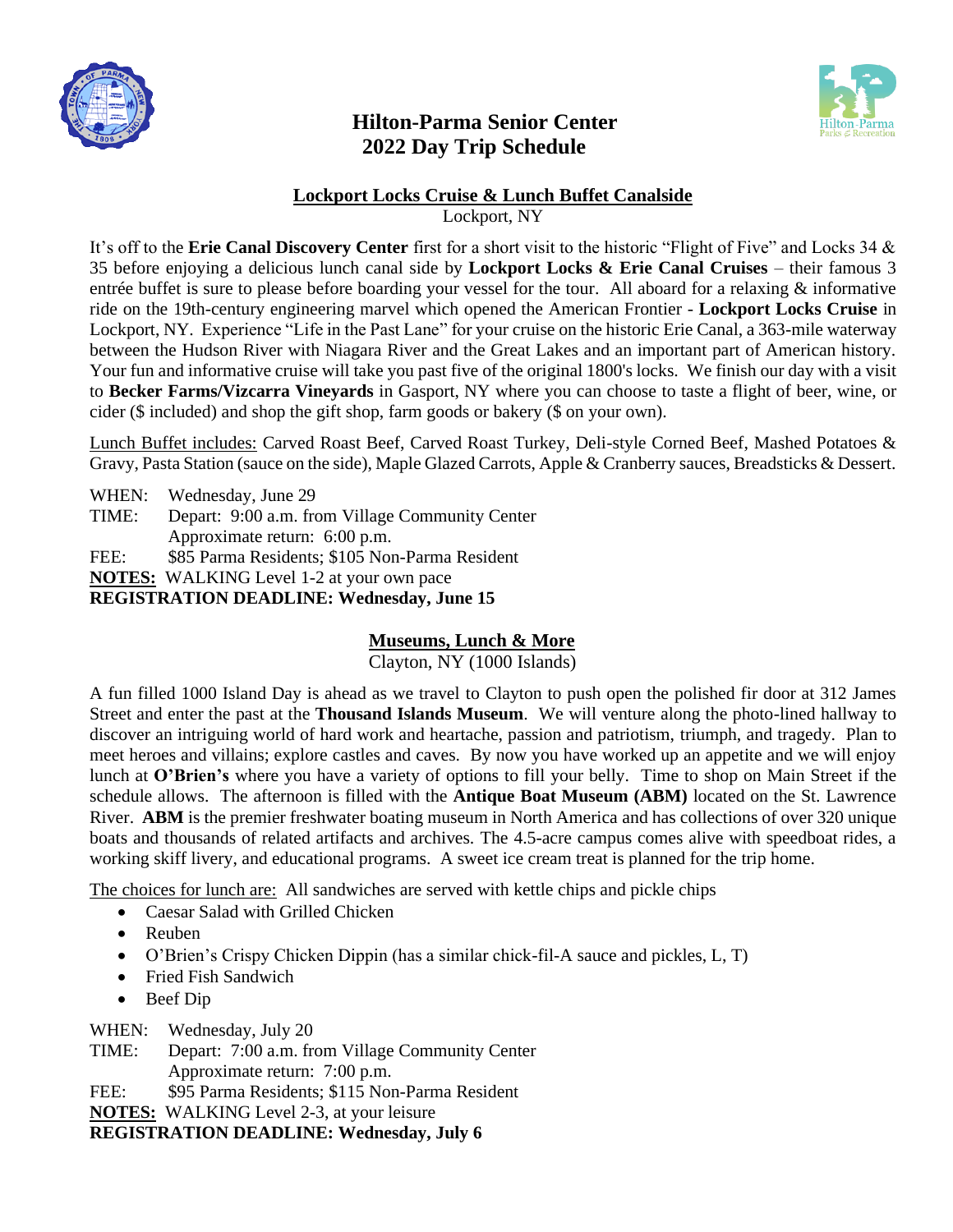### **Captain Bill's Luncheon Cruise on Seneca Lake**

Watkins Glen/Hammondsport, NY

Our journey encompasses Watkins Glen as we start out with some shopping in the city center before boarding our vessel – The Legacy. **Captain Bill's Cruises** on Seneca Lake will tour Seneca Lake and provide our delicious lunch while we take in the beautiful scenery of the largest of the Finger Lakes. Our trip continues west to Hammondsport where we will tour the **Glenn Curtiss Museum**, a transportation museum with a focus on the early aviator Glenn H. Curtiss. The 60,000 square foot facility has a collection of aircraft, vintage motorcycles, automobiles, and aircraft engines. We will have a short comfort stop on way home to Tom Wahl's.

The choices for lunch are: All entrees served with new potatoes and sauteed vegetables

- Tender Slow Roasted Beef Round with Gravy
- Crab Stuffed Sole
- Apple & Brie Stuffed Chicken Breast
- Eggplant Rollatini

WHEN: Wednesday, August 17

TIME: Depart: 8:30 a.m. from Village Community Center Approximate return: 6:30 p.m.

FEE: \$95 Parma Residents; \$115 Non-Parma Resident

**NOTES:** WALKING Level 1-2, at your leisure

**REGISTRATION DEADLINE: Wednesday, August 3**

# **Ron & Nancy "ONESONG" Country Music Luncheon Show**

Cuba, NY

Vintage Americana comes alive as **Ron and Nancy Onesong** perform traditional country, bluegrass, folk, gospel, western, rockabilly, patriotic and early rock 'n roll music. With a repertoire of several thousand songs encompassing many styles and eras, they have combined their talents to create a sound reminiscent of the past. Ron & Nancy were inducted into the New York State Country Music Hall of Fame in 2018. This great show will take place at **Moonwinks Restaurant and Lounge** where we will have lunch prior to the show. After the show, we will make a stop at **Cuba Cheese Museum** to learn the history of cheese and how it started in Cuba, NY. We finish the day and visit **Cuba Cheese** for some yummy varieties. ľ

The choices for lunch are:

- Scampi Haddock Filet Italian seasoned breadcrumbs, baked potato & vegetable
- Chicken Parmesan with a side of spaghetti & vegetable
- Mediterranean Pasta with asparagus; diced tomatoes, kalamata olives, spinach, garlic, feta over penne o Dessert will be Moonwinks famous carrot cake

WHEN: Wednesday, September 14

TIME: Depart: 9:00 a.m. from Village Community Center Approximate return: 7:30 p.m.

FEE: \$85 Parma Residents; \$105 Non-Parma Resident

**NOTES:** WALKING Level 1

**REGISTRATION DEADLINE: Wednesday, August 31**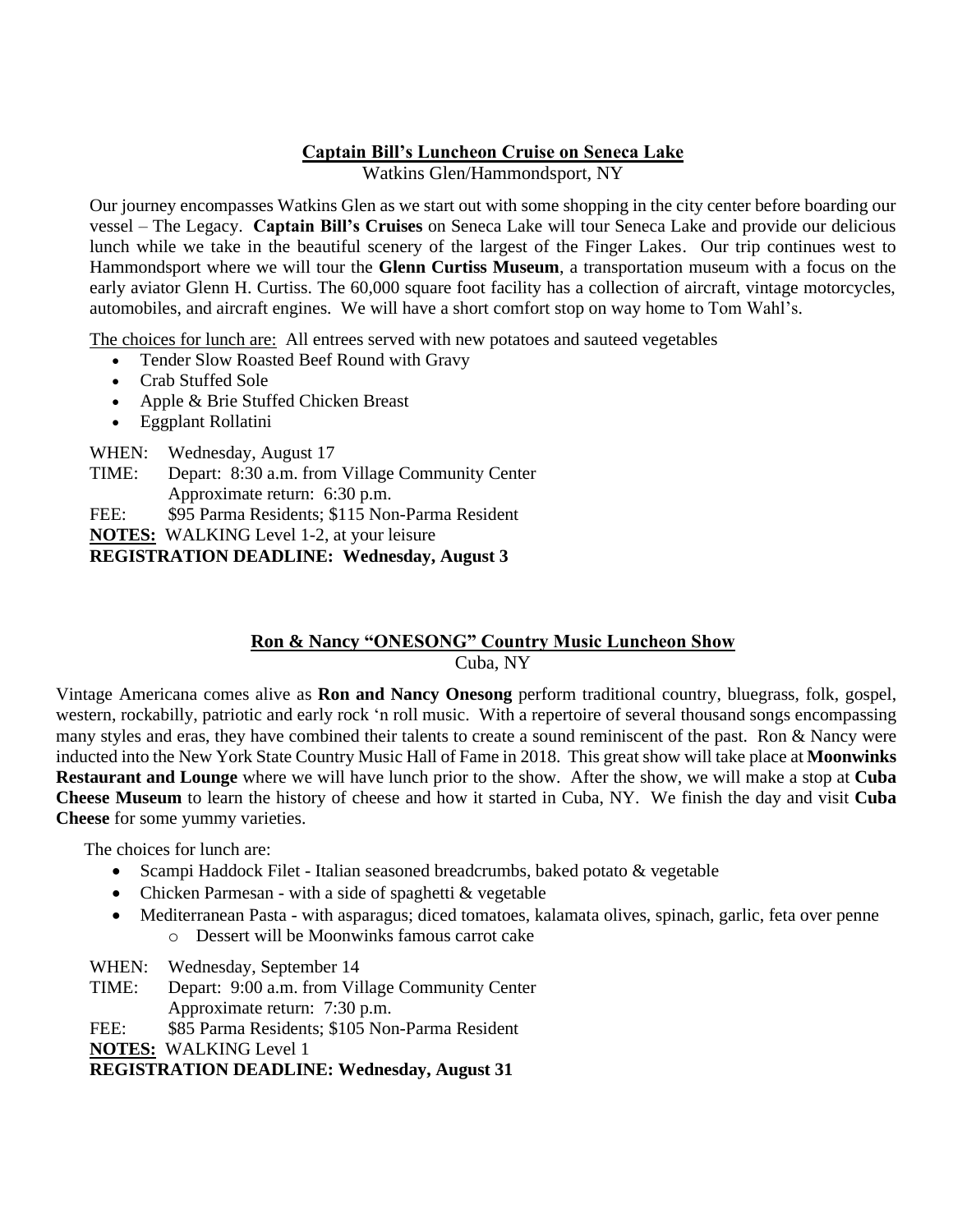#### **Ain't Misbehavin – Merry Go Round Theater** Auburn, NY

Don't misbehave on this trip as you'll sure miss out on the fun as the first stop on our trip is to **Sauder's**, an old fashioned country store for all kinds of groceries and so much more! Your appetite is now started and it's off to lunch as we travel to Skaneateles to the **Sherwood Inn**, which first opened in 1807. The surroundings are just breathtaking. Our day continues to **The Merry-Go-Round Playhouse** for the show – **"Ain't Misbehavin"** a smash hit and a tribute to the Golden Age of the Cotton Club! The sizzling celebration of Fats Waller's music songs that he made famous in a career that ranged from uptown clubs to downtown Tin Pan Alley to Hollywood and concert stages around the world. This delightful revue evokes the humor and infectious energy of this American original to provide an evening of humor, romance and thrilling song and dance. Featuring Fats Waller's biggest hits including "Keepin' Out of Mischief," "This Joint is Jumpin'," "Mean to Me" and of course the famous title song, "Ain't Misbehavin'."

The choices for lunch are:

- Chicken French
- Yankee Pot Roast

WHEN: Wednesday, October 5

TIME: Depart: 8:30 a.m. from Village Community Center Approximate return: 6:30 p.m.

FEE: \$108 Parma Residents; \$128 Non-Parma Resident

**REGISTRATION DEADLINE: September 7; book early as tickets limited**

**NOTES:** WALKING - Level 1

**Possible November trip – local to Rochester - destination TBD** Trip information available in the Fall

**Possible December trip – local to Rochester - destination TBD**

Trip information available in the Fall